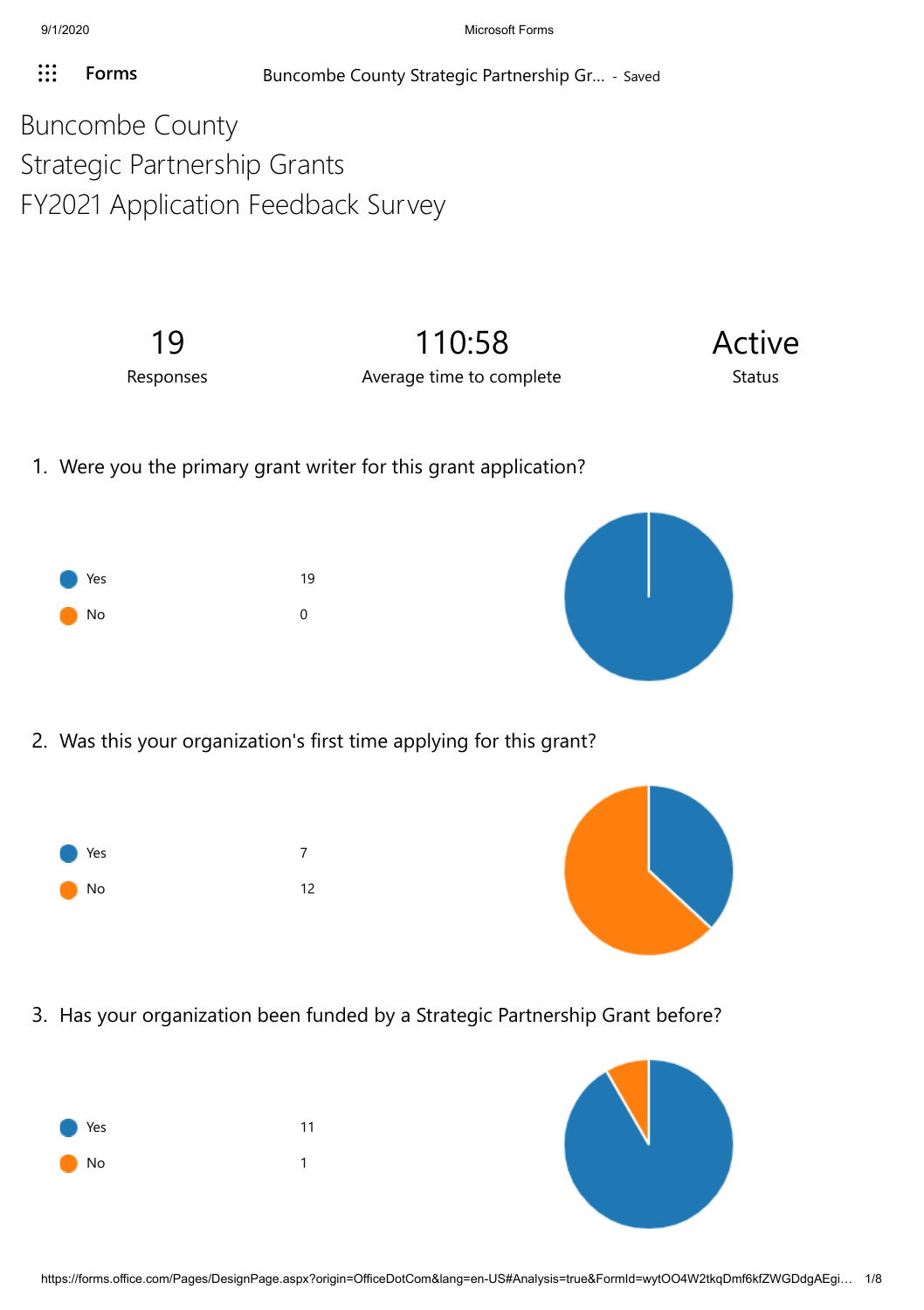4. How did you hear about Buncombe County's Strategic Partnership Grants?



5. Please rate from 1 to 5 stars based on how much you agree with this statement: The grant application was easy to access.



\*\*\*\*\*

4.74 Average Rating

6. Please rate from 1 to 5 stars based on how much you agree with this statement: The grant timeframe was adequate. (It opened Dec 16, 2019 & was due Feb 14, 2020.)

> 19 Responses

\*\*\*\*\*

4.89 Average Rating

7. Please rate from 1 to 5 stars based on how much you agree with this statement: The application questions and overall expectations were reasonable and clear.

> 18 Responses

\*\*\*\*\*

4.56 Average Rating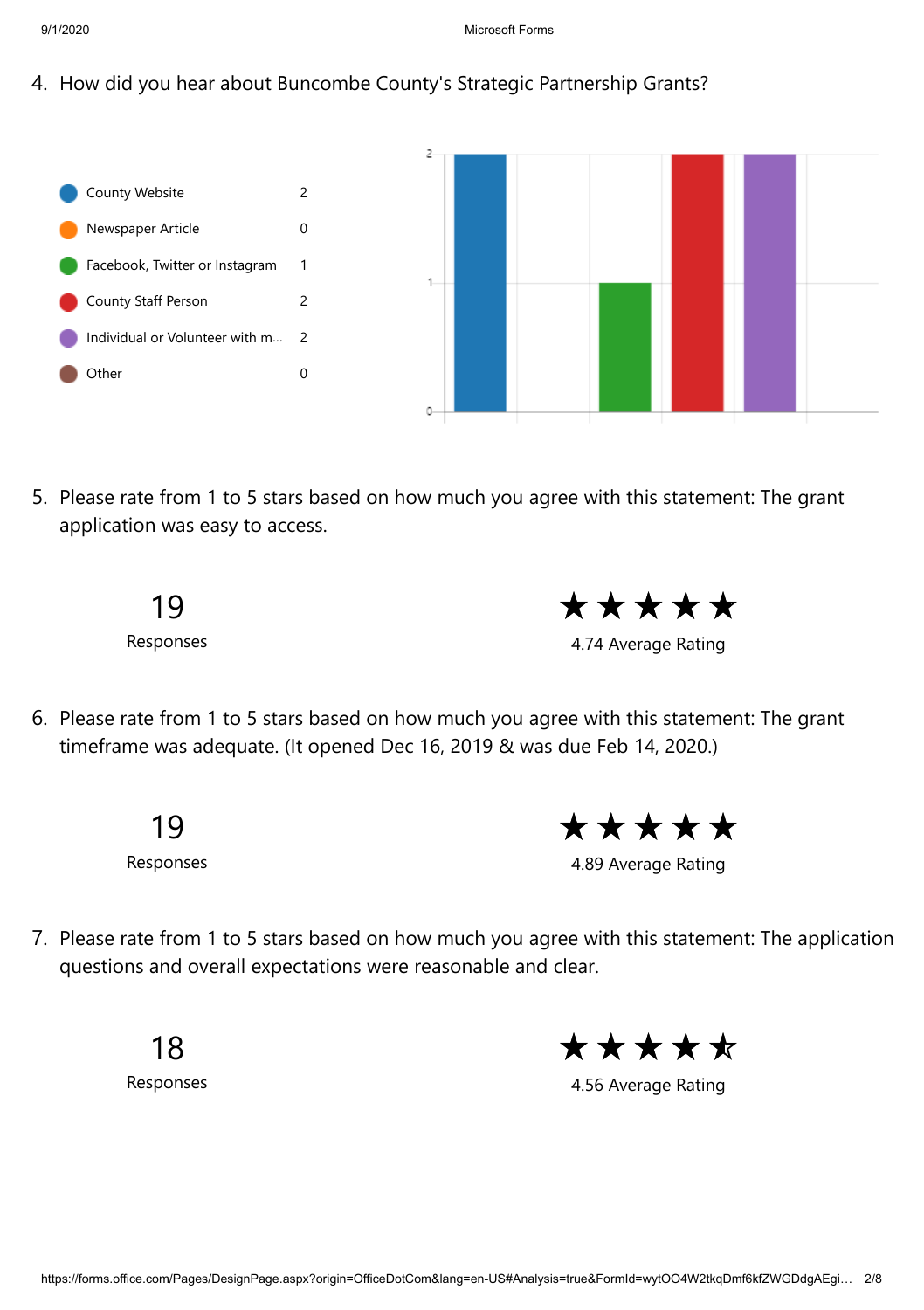8. How could we improve the written application?

11 Responses

Latest Responses *"Provide an opportunity to illustrate how the project could accomplish …*

*""*

*"It's a good application -- clear questions and generally the character …*

9. Please rate from 1 to 5 stars based on how much you agree with this statement: I was given adequate time and opportunity to communicate how COVID-19 impacted my original grant application.



\*\*\*\*\*

4.58 Average Rating

10. I was aware of the optional Grant Writing Workshop that was held January 17, 2020.





11. I attended the Grant Writing Workshop.



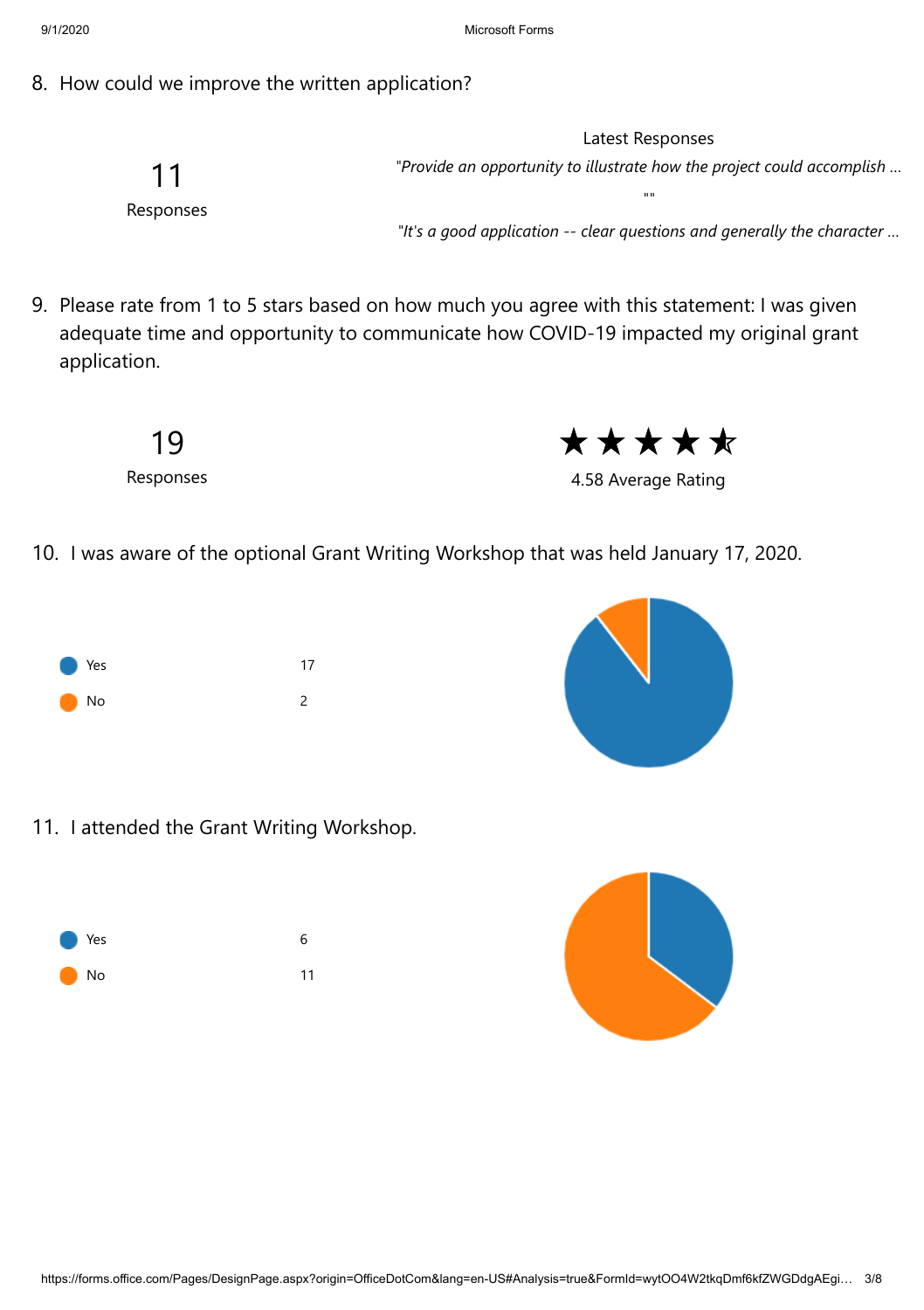12. Please rate from 1 to 5 stars based on how much you agree with this statement: The Grant Writing Workshop was helpful to me.



14. I contacted County staff for basic one-on-one support during the grant application window.





15. Please rate from 1 to 5 stars based on how much you agree with this statement: I was able to get answers to the questions I had from County staff in a reasonable manner and timeframe.

> 7 Responses

\*\*\*\*\*

5.00 Average Rating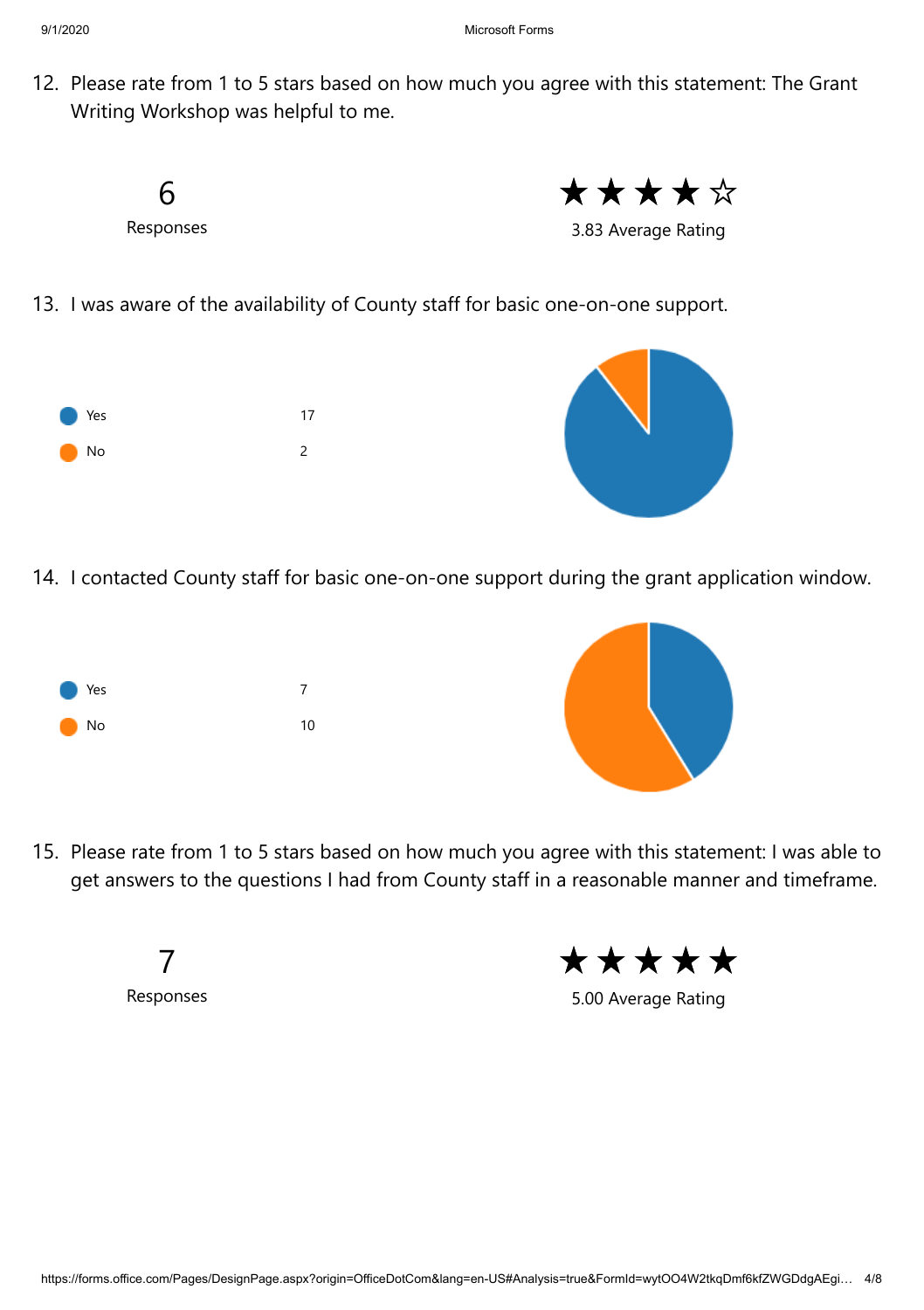9/1/2020 Microsoft Forms

16. I was aware of the availability of language assistance (interpreting & translation).



17. I contacted County staff to access language assistance during the grant application window.





18. Please rate from 1 to 5 stars based on how much you agree with this statement: I was able to access the language assistance I needed in a reasonable manner and timeframe.

> 0 Responses

\*\*\*\*\*

0.00 Average Rating

19. I was aware of the availability of Minority Business Plan assistance.



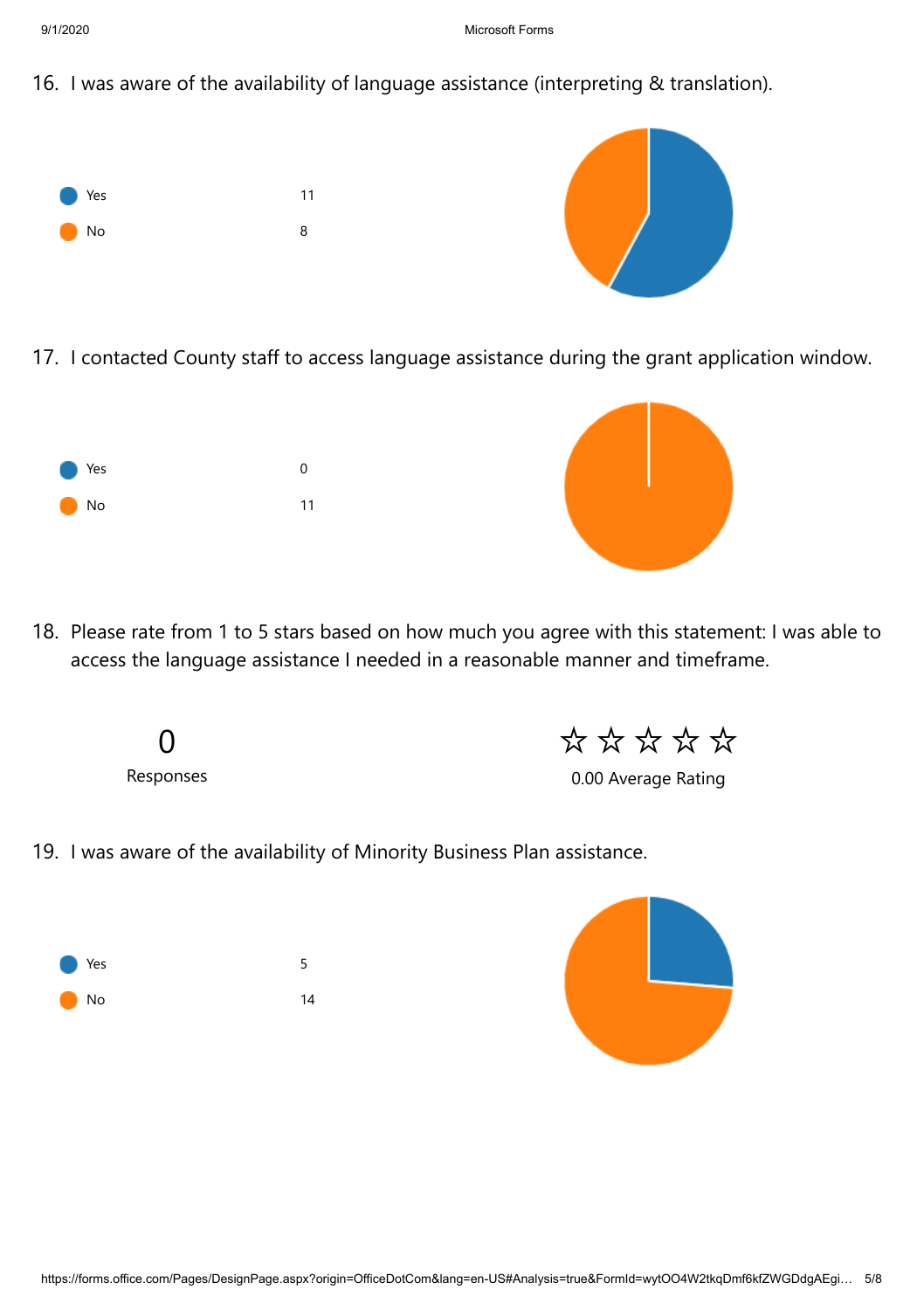20. I contacted County staff to access Minority Business Plan assistance during the grant application window.



21. Please rate from 1 to 5 stars based on how much you agree with this statement: I was able to get the Minority Business Plan assistance that I needed in a reasonable manner and timeframe.

> 0 Responses

\*\*\*\*\*\*

0.00 Average Rating

22. Please rate from 1 to 5 stars based on how much you agree with this statement: There was adequate communication from County staff to my organization between the application deadline and the notification of grants.

19

Responses

\*\*\*\*\*

4.79 Average Rating

23. Please rate from 1 to 5 stars based on how much you agree with this statement: There was appropriate transparency in the review process by the Strategic Partnership Grants Committee.

19

Responses

\*\*\*\*\*

4.42 Average Rating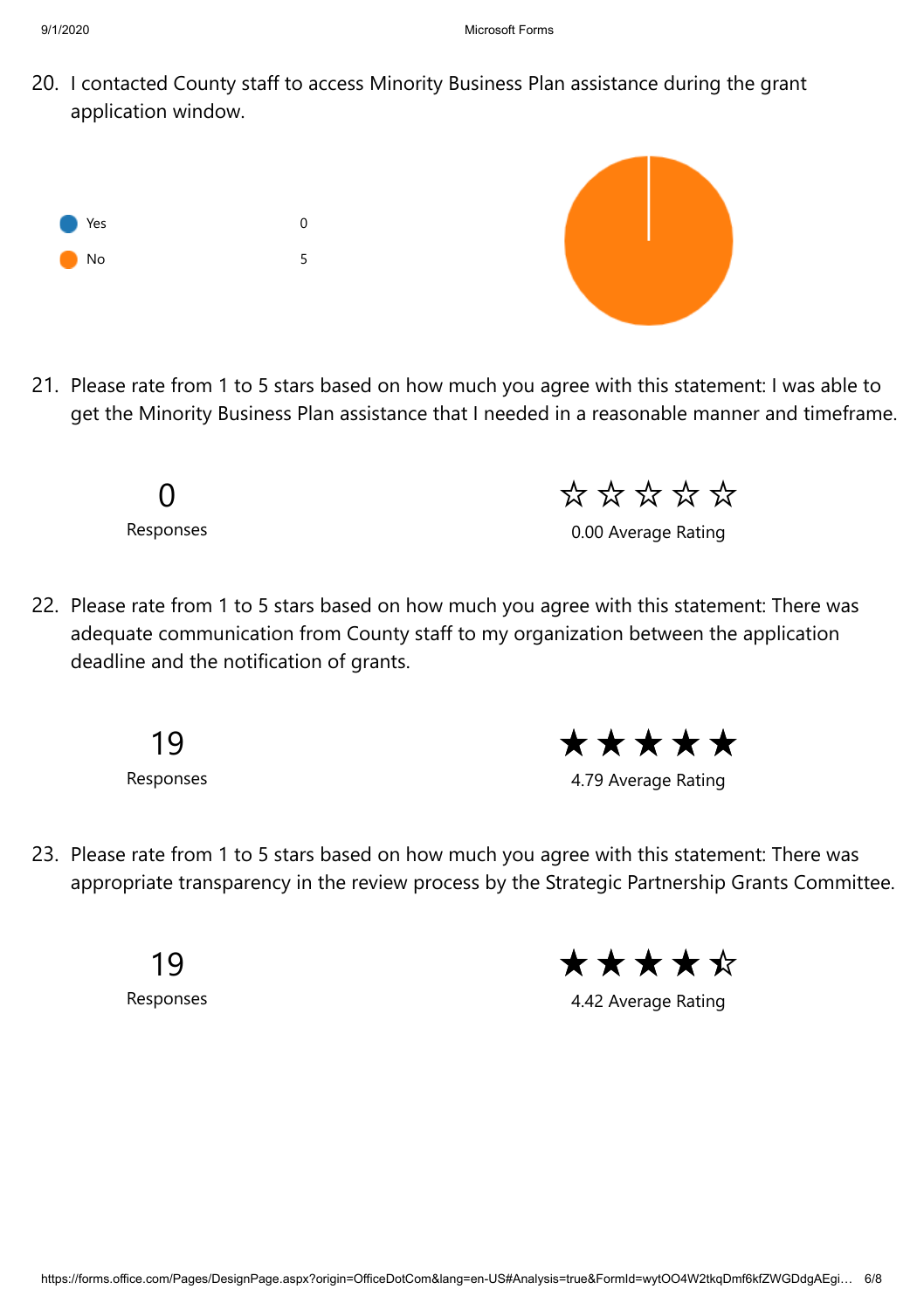9/1/2020 Microsoft Forms

24. Please rate from 1 to 5 stars based on how much you agree with this statement: Throughout the process, Strategic Partnership Grants committee members and County staff embodied the County's values of Respect, Honesty, Integrity, Collaboration and Equity.

18 Responses

\*\*\*\*\*

4.78 Average Rating

25. How could we improve our communications to you and others like you?

| 10        |
|-----------|
| Responses |

Latest Responses *"Rachael and Angelyn are super stars. They are responsive to question…*

26. What would have improved your application experience?

|           | Latest Responses                                                   |
|-----------|--------------------------------------------------------------------|
| 13        | "Our response to the COVID-19 impact did not seem to reach the com |
| Responses | "Nothing (see #20 above). "                                        |

27. Please name up to 3 positive aspects of the Strategic Partnership Grants process that the County should keep for next year (FY2022).

|                 | Latest Responses                                                      |  |
|-----------------|-----------------------------------------------------------------------|--|
| 14<br>Responses | "1) Clear communications 2) Straightforward application 3) Responsiv  |  |
|                 | "balanced committee which is aware of the impact of all aspects of ou |  |
|                 | "1 - SPF decisions are made by a committee instead of having 40+ ag   |  |

28. Please name up to 3 aspects of the FY2021 Strategic Partnership Grants process that the County should change for next year (FY2022).

|           | Latest Responses                                                        |
|-----------|-------------------------------------------------------------------------|
| 13        | "Add a focus or subsection of the program for arts and culture. This se |
| Responses | "1 - allow for non-construction housing related supportive services to  |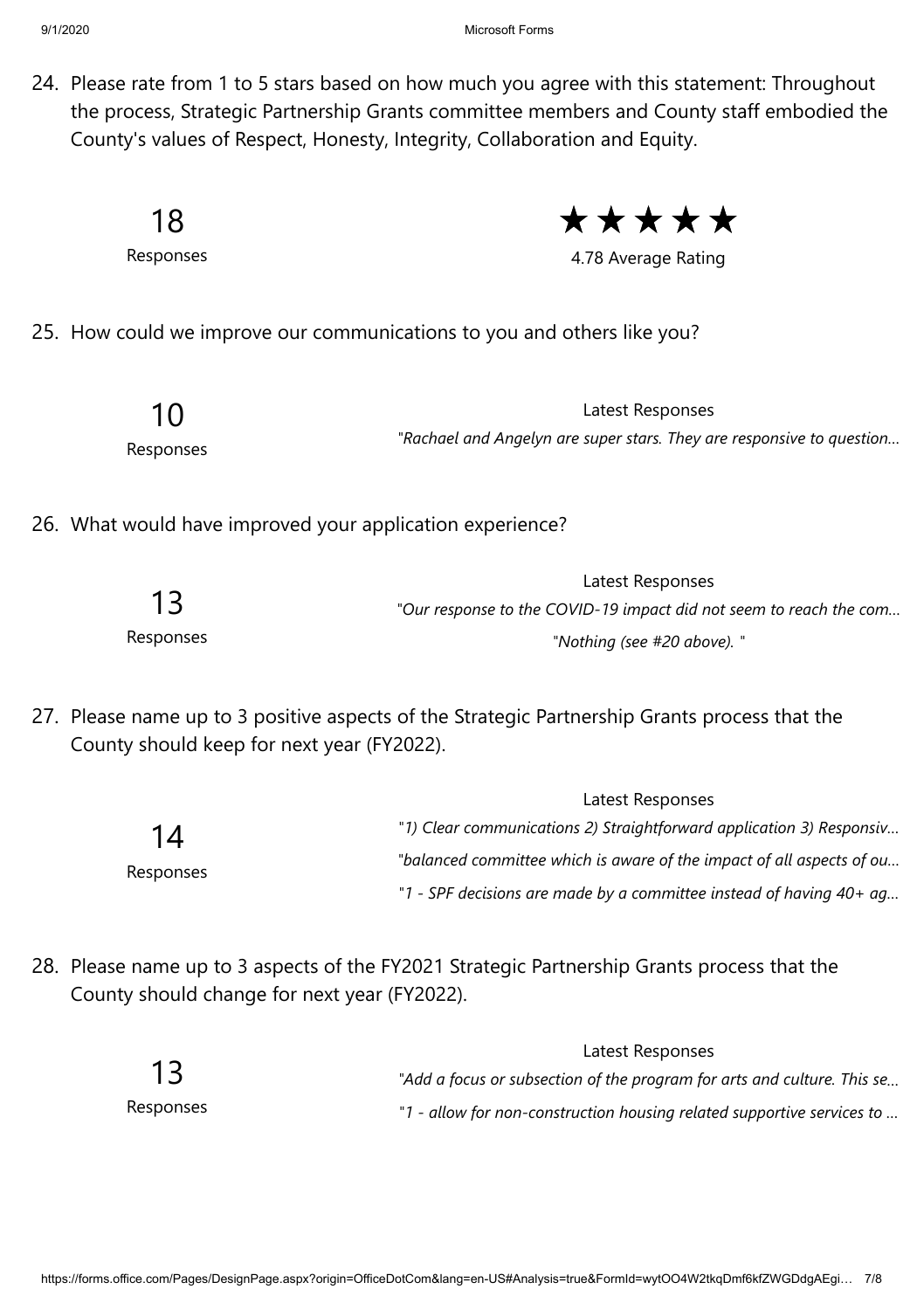29. Do you plan to apply for future Strategic Partnership Grants? If no, why not?

|           | Latest Responses                                                       |
|-----------|------------------------------------------------------------------------|
| 17        | "Yes"                                                                  |
| Responses | "Yes"                                                                  |
|           | "Yes, because the need for our services continues and is not a one-tim |

30. This survey is anonymous unless you choose to share your information. If you would like share, please provide the following: Organization Name Your Name Your Email Address

|           | Latest Responses                                                 |
|-----------|------------------------------------------------------------------|
| 4         | "ASAP Molly Nicholie molly@asapconnections.org"                  |
| Responses | "Wortham Center for the Performing Arts Rae Geoffrey rae@wortham |

31. I am interested in talking privately with a County staff person about my application experience. (If yes, make sure you've shared your contact info above.)

| <b>Nes</b> | O  |
|------------|----|
| <b>No</b>  | 18 |

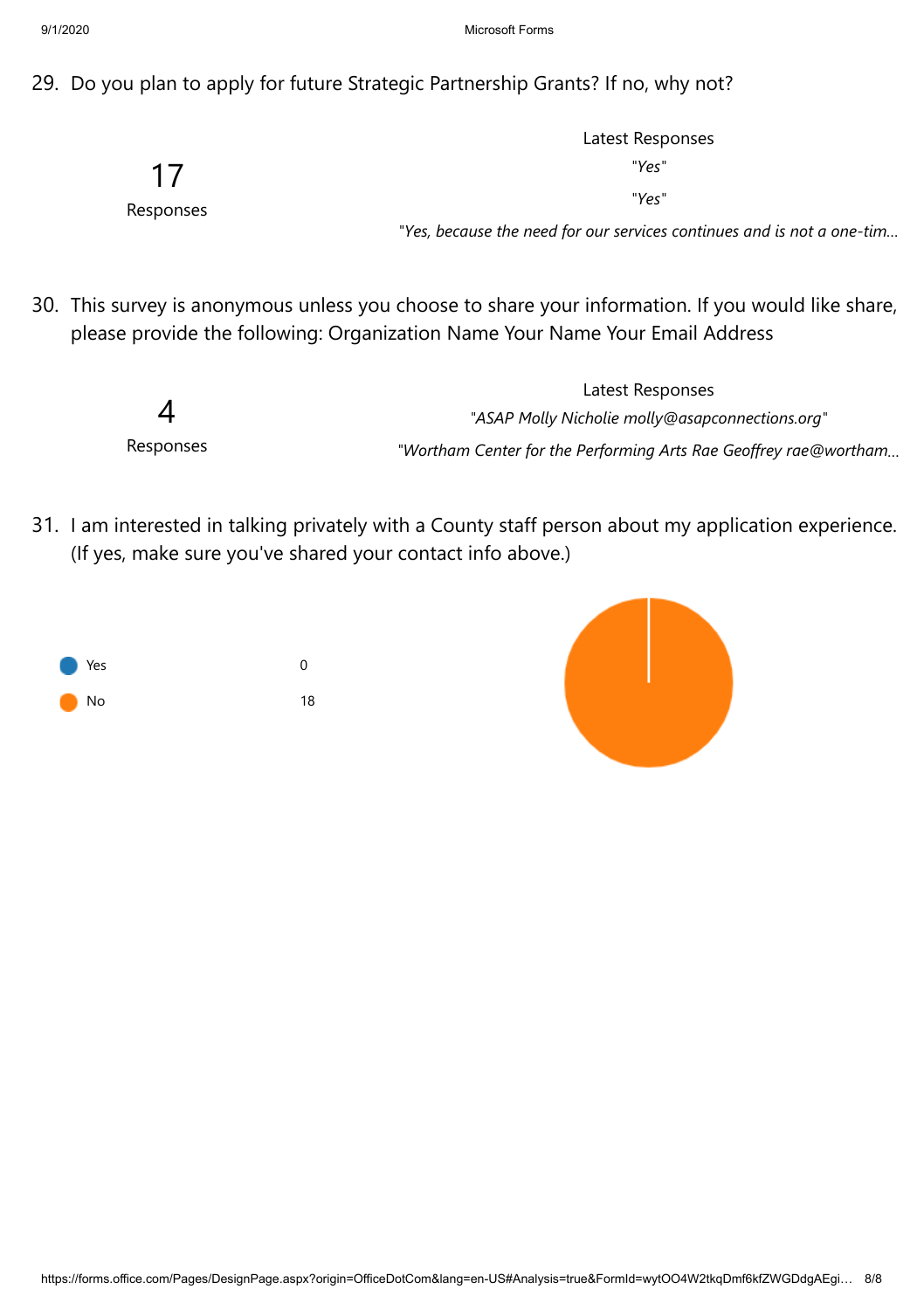Narrative Responses

## How could we improve the written application?

A small provision may be allowing an opportunity for grantees and Program Officers to meet ahead during the application period. I. e., grantees could discuss a potential concept, program idea ahead of submitting the application. We find it is often helpful to speak in person (virtually, or by phone) with the most qualified person to help determine if a concept or program is viable.

By defining some of the terms (ex: what is meant by formal vs. supportive partners) in the application. Having a space to attach a limited number of letters of support from organizational partners or community members would help communicate the need for the proposed projects.

I thought the application was fine.

It was on par with most, no problems.

It's a good application -- clear questions and generally the character count per section was sufficient to answer the questions, so I didn't have to spend hours trying to reduce the character count to fit into the character allotment (That's a huge deal!).

#### N/A

Perhaps combine the results and evaluation sections as they are more related than different.

Provide an opportunity to illustrate how the project could accomplish or complement more than one of the County's strategy areas.

Really appreciated the optional questions. None of the questions in the written application seemed any different from other standard grant questions, so we felt prepared to answer all of them. Sometimes is it nice to be able to add a story of a client to help paint a picture of the program we are requesting funding for.

The expectation to respond quickly to extensive questions from the committee at the height of the pandemic was unexpected.

# How could we improve our communications to you and others like you?

Communications were fine.

I think the communication was great and opportunities to reach out were provided.

N/A

### no suggestions

Nothing to change. Communications were very clear and timely.

Rachael and Angelyn are super stars. They are responsive to questions, offer helpful advice, and willing to look for creative approaches to meeting community needs. They are fabulous to work with and never make my questions or requests feel like impositions.

#### Refer to question #7

Some of the questions asked by the committee seemed to indicate that they had not thoroughly read the application. Some question were similarly-worded version of the same question. And a few questions seemed to be about the opinion of committee members about how the program should be run, which doesn't seem to respect the expertise of non-profits. It would feel more respectful of time that non-profits invest in the process for county staff to filter these questions or put parameters on them. Also, proving just a few days to answer extensive and unexpected questions about the application during the immediate pandemic crisis did not feel respectful or collaborative.

Sometimes the information was on your website, before it was communicated to the applicants. I would rather have heard from you first that we did not get the grant, rather than seeing it on your website first.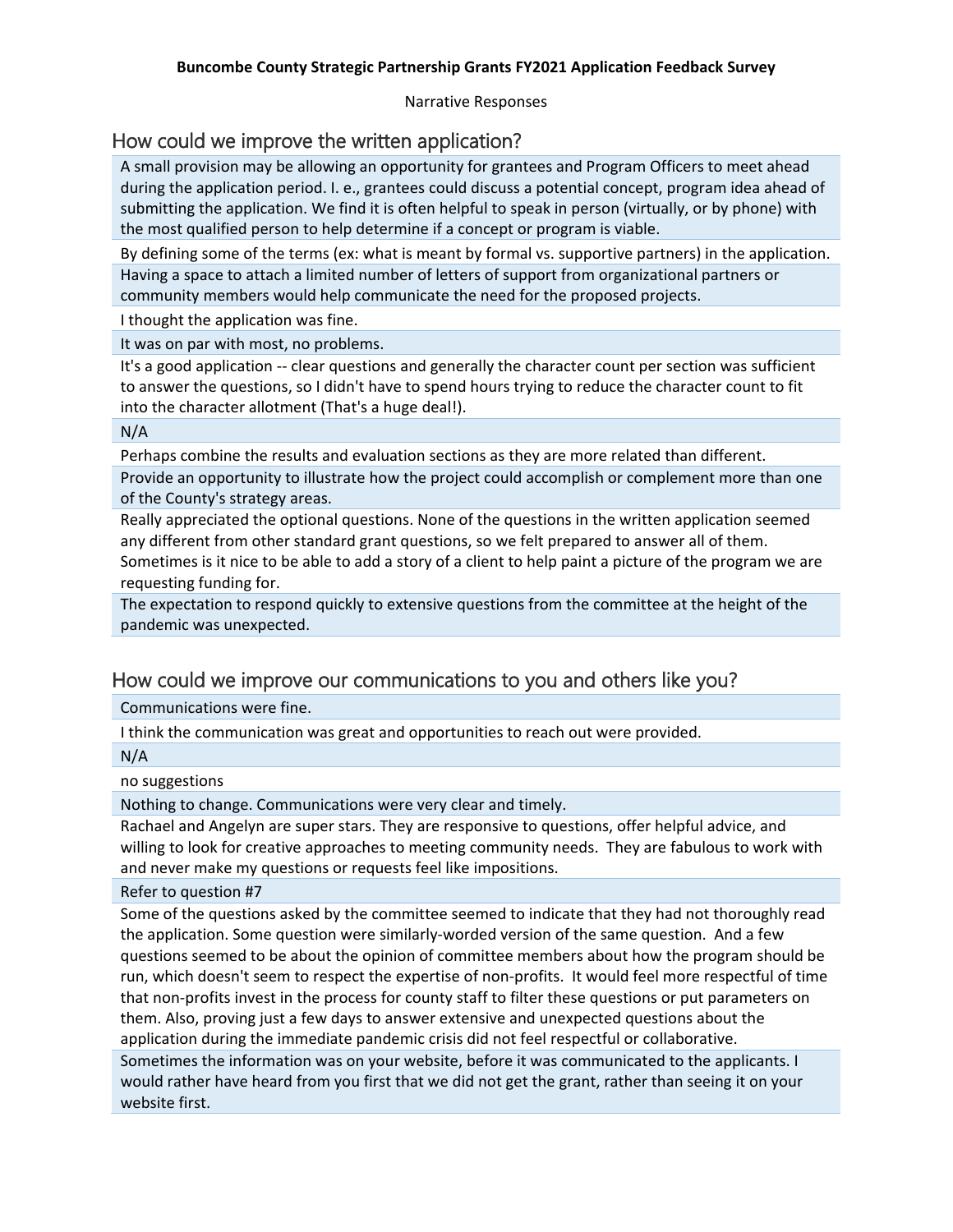#### **Buncombe County Strategic Partnership Grants FY2021 Application Feedback Survey**

Narrative Responses

The county's strategic plan is broad. It'd be helpful to understand if there are specific areas of the plan we should be considering and focusing on.

## What would have improved your application experience?

Actually getting the grant ;)

Seriously though, the process and experience was fine. I appreciated the transparency and being able to see the matrix, etc.

Can't think of anything.

#### Experience was fine.

In the past there has been an opportunity to present information to the Board about our organization. I understand that there is now a citizens committee to review and make recommendations as well as the Covid pandemic, but if in the future I would hope that opportunity could be reinstated.

#### N/A

no suggestions

Not sure.

Nothing (see #20 above).

Our response to the COVID-19 impact did not seem to reach the committee as a whole prior to the determination session, resulting in negative feedback. Otherwise the process was very smooth and effective. Thank you!

Refer to question #7

To have received a confirmation of submitted application email. If I recall, I ended up leaving a voicemail message in an attempt to ensure it came through.

To understand more about the criteria used to make funding decisions.

We were asked to tie our proposals to the County's strategic plan, which was somewhat in flux during the RFP window. Having a clear and complete county plan will improve our ability to see how we can best pursue mutual goals and interests.

# Please name up to 3 positive aspects of the Strategic Partnership Grants process that the County should keep for next year (FY2022).

1 - SPF decisions are made by a committee instead of having 40+ agencies/projects make 2 minute presentations to the Commissioners like in the past

2 - ample time from application release to due date

3 - availability and helpfulness of Rachael and Angelyn

1) Clear communications

2) Straightforward application

3) Responsive and helpful staff

1. Great staff. Angelyn and Rachael are very professional, well organized, and friendly.

2. Thoughtful review. We appreciated the probing questions we received and the opportunity to clarify certain points.

3. Clear process, clear timeline. The process was much more transparent than in the past, and the county delivered on what they promised.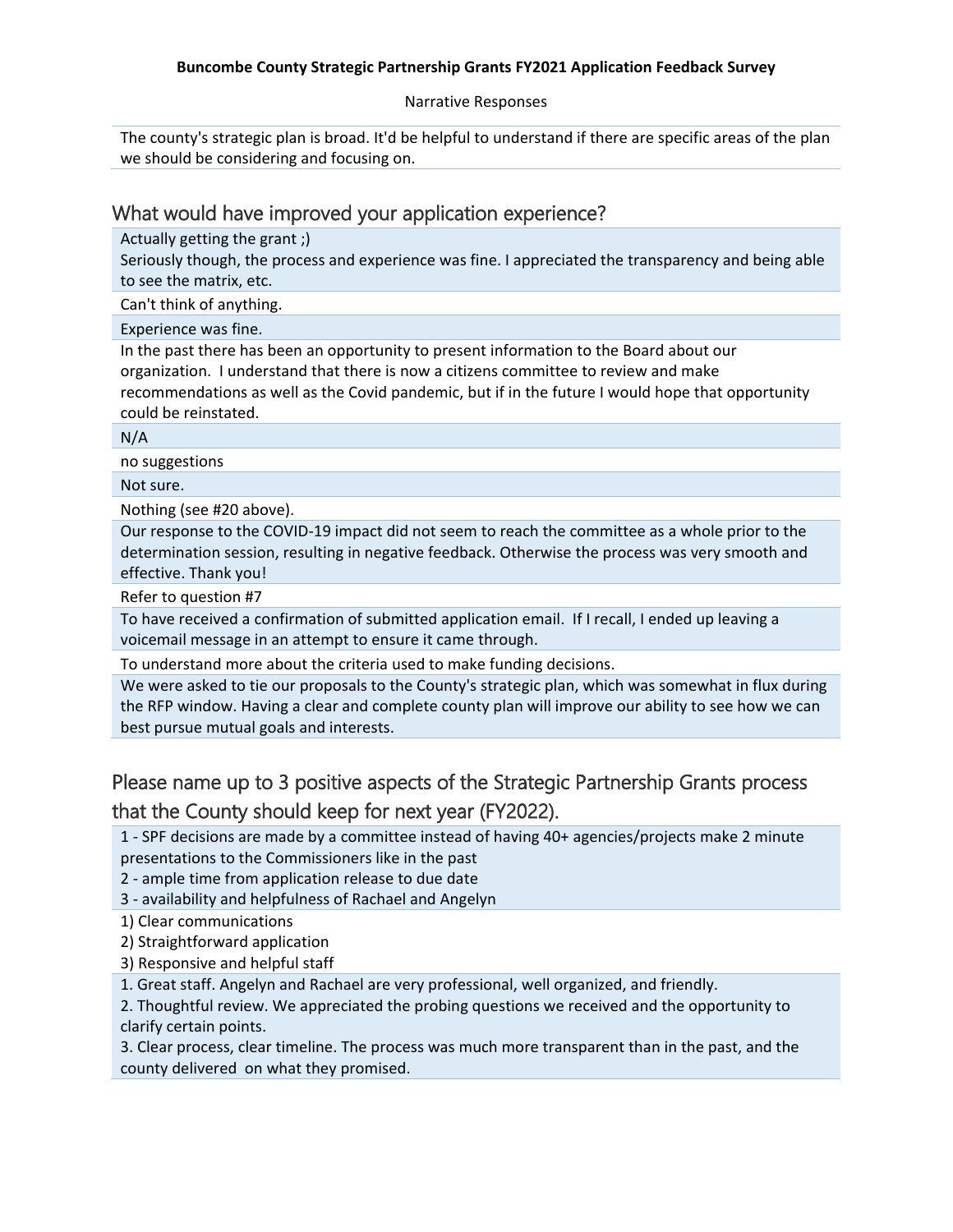#### **Buncombe County Strategic Partnership Grants FY2021 Application Feedback Survey**

Narrative Responses

1. Optional questions, 2. Opportunity to answer follow up questions after application deadline, 3. Opportunity to partner with staff on contract language

Application length was not too burdensome, communications from staff are always helpful, timeline for application completion was fine.

balanced committee which is aware of the impact of all aspects of our community

transparency

communication

Budget form

Online interface (with the ability to log-in and save work)

Access to one-on-one support

Good communication

Clear process

Clear timeline

Having the citizen committee review the proposals.

That the committee asked questions for clarification.

The online meeting of funded organizations.

I like that community members, and not just county staff are reviewing applications. It seems much more equitable and transparent, and less about who-knows-who.

I think the overall process was better than years before. Keep up the good work.

Keep the timelines for announcing grant to due date. Keep staff available to speak with grantees. Keep the grant reviewing team structure.

The online application was user friendly and efficient

My Program Officer was knowledgeable and professional

My Program Officer was culturally sensitive and treated me with respect

Transparency; the workshop; the matrix being public

# Please name up to 3 aspects of the FY2021 Strategic Partnership Grants process that the County should change for next year (FY2022).

1 - allow for non-construction housing related supportive services to be included in SPF application (instead of having to go into AHSP)

2 - it would be terrific if a program could get initial funding from an SPF grant and after 2-3 years of successful outcomes and proven need, the County could convert the grant to a contract for the service; that would free up funding for other projects/programs and give strong, quality programs a reliable funding source and reduce time spent in the grant application process

3 - centralize the Aging Services Grant management (which just moved from Land of Sky) under Rachael/Angelyn

Add a focus or subsection of the program for arts and culture. This sector, which is crucial to our region's identity and economic health, and has been devastated by the pandemic. It is difficult for arts and culture to compete in the same critical need pool as health and human services.

Add an optional story, or optional support letter that we can attach to the application.

Adding space for letters of support in the online application.

The three-year limit for funding.

Giving all applicants the chance to answer the questions posed by the review committee, rather than just the top applications; communicating to applicants the final application status before posting it on the website;